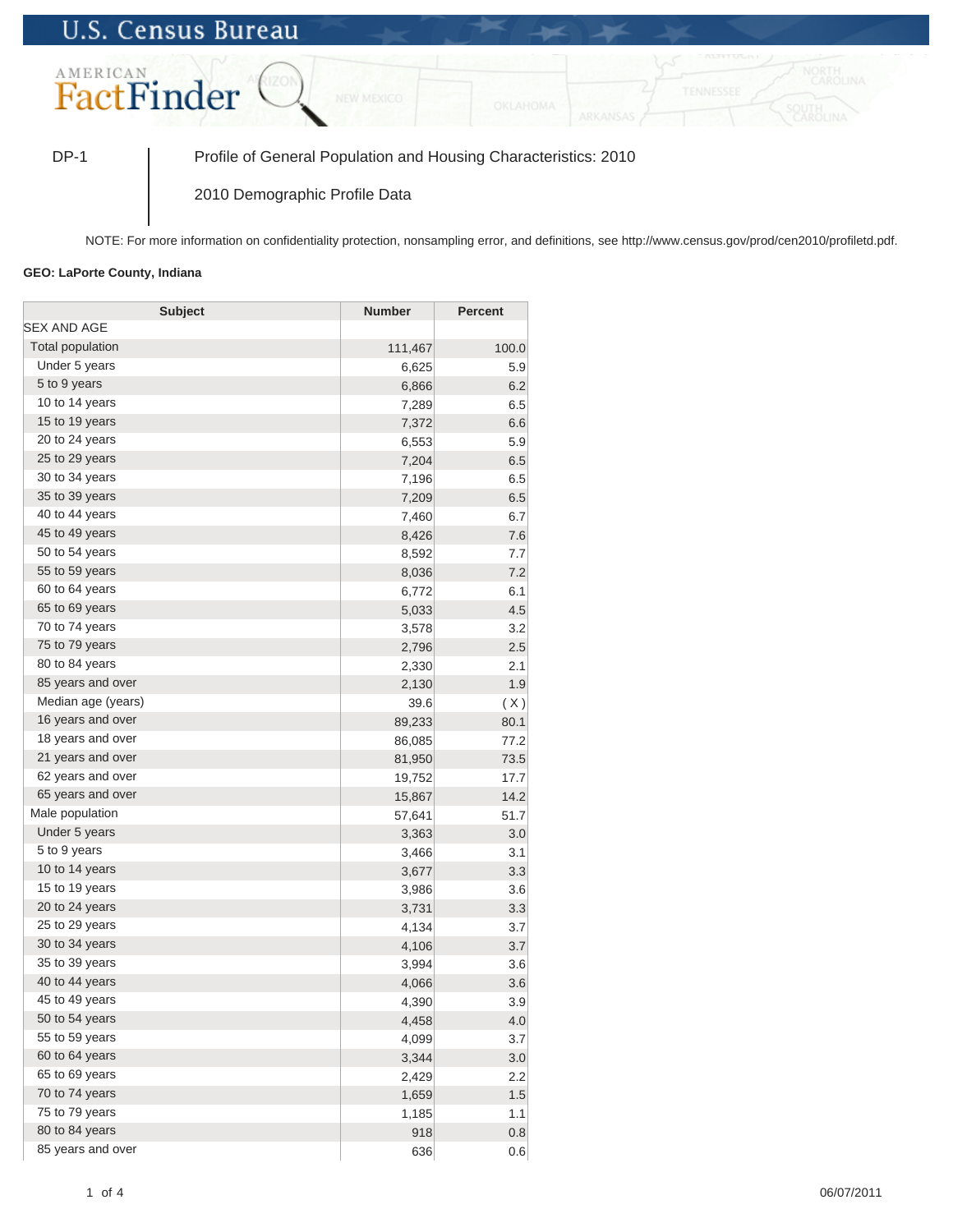| <b>Subject</b>                                      | <b>Number</b>  | <b>Percent</b> |
|-----------------------------------------------------|----------------|----------------|
| Median age (years)                                  | 38.1           | (X)            |
| 16 years and over                                   | 46,360         | 41.6           |
| 18 years and over                                   | 44,667         | 40.1           |
| 21 years and over                                   | 42,362         | 38.0           |
| 62 years and over                                   | 8,746          | 7.8            |
| 65 years and over                                   | 6,827          | 6.1            |
| Female population                                   | 53,826         | 48.3           |
| Under 5 years                                       | 3,262          | 2.9            |
| 5 to 9 years                                        | 3,400          | 3.1            |
| 10 to 14 years                                      | 3,612          | 3.2            |
| 15 to 19 years                                      | 3,386          | 3.0            |
| 20 to 24 years                                      | 2,822          | 2.5            |
| 25 to 29 years                                      | 3,070          | 2.8            |
| 30 to 34 years                                      | 3,090          | 2.8            |
| 35 to 39 years                                      | 3,215          | 2.9            |
| 40 to 44 years                                      | 3,394          | 3.0            |
| 45 to 49 years                                      | 4,036          | 3.6            |
| 50 to 54 years                                      | 4,134          | 3.7            |
| 55 to 59 years                                      | 3,937          | 3.5            |
| 60 to 64 years                                      | 3,428          | 3.1            |
| 65 to 69 years                                      | 2,604          | 2.3            |
| 70 to 74 years                                      |                |                |
| 75 to 79 years                                      | 1,919<br>1,611 | 1.7            |
| 80 to 84 years                                      |                | 1.4            |
| 85 years and over                                   | 1,412          | 1.3            |
|                                                     | 1,494          | 1.3            |
| Median age (years)                                  | 41.5           | (X)            |
| 16 years and over                                   | 42,873         | 38.5           |
| 18 years and over                                   | 41,418         | 37.2           |
| 21 years and over                                   | 39,588         | 35.5           |
| 62 years and over                                   | 11,006         | 9.9            |
| 65 years and over                                   | 9,040          | 8.1            |
| <b>RACE</b>                                         |                |                |
| <b>Total population</b>                             | 111,467        | 100.0          |
| One Race                                            | 108,924        | 97.7           |
| White                                               | 93,787         | 84.1           |
| <b>Black or African American</b>                    | 12,001         | 10.8           |
| American Indian and Alaska Native                   | 306            | 0.3            |
| Asian                                               | 583            | 0.5            |
| Asian Indian                                        | 161            | 0.1            |
| Chinese                                             | 119            | 0.1            |
| Filipino                                            | 119            | 0.1            |
| Japanese                                            | 30             | 0.0            |
| Korean                                              | 57             | 0.1            |
| Vietnamese                                          | 42             | 0.0            |
| Other Asian [1]                                     | 55             | 0.0            |
| Native Hawaiian and Other Pacific Islander          | 21             | 0.0            |
| Native Hawaiian                                     | 7              | 0.0            |
| Guamanian or Chamorro                               | 3              | 0.0            |
| Samoan                                              | 6              | 0.0            |
| Other Pacific Islander [2]                          | 5              | 0.0            |
| Some Other Race                                     | 2,226          | 2.0            |
| Two or More Races                                   | 2,543          | 2.3            |
| White; American Indian and Alaska Native [3]        | 416            | 0.4            |
| White; Asian [3]                                    | 219            | 0.2            |
| White; Black or African American [3]                | 1,140          | 1.0            |
| White; Some Other Race [3]                          | 414            | 0.4            |
| Race alone or in combination with one or more other |                |                |
| races: [4]                                          |                |                |
| White                                               | 96,128         | 86.2           |
| <b>Black or African American</b>                    | 13,400         | 12.0           |
| American Indian and Alaska Native                   | 886            | 0.8            |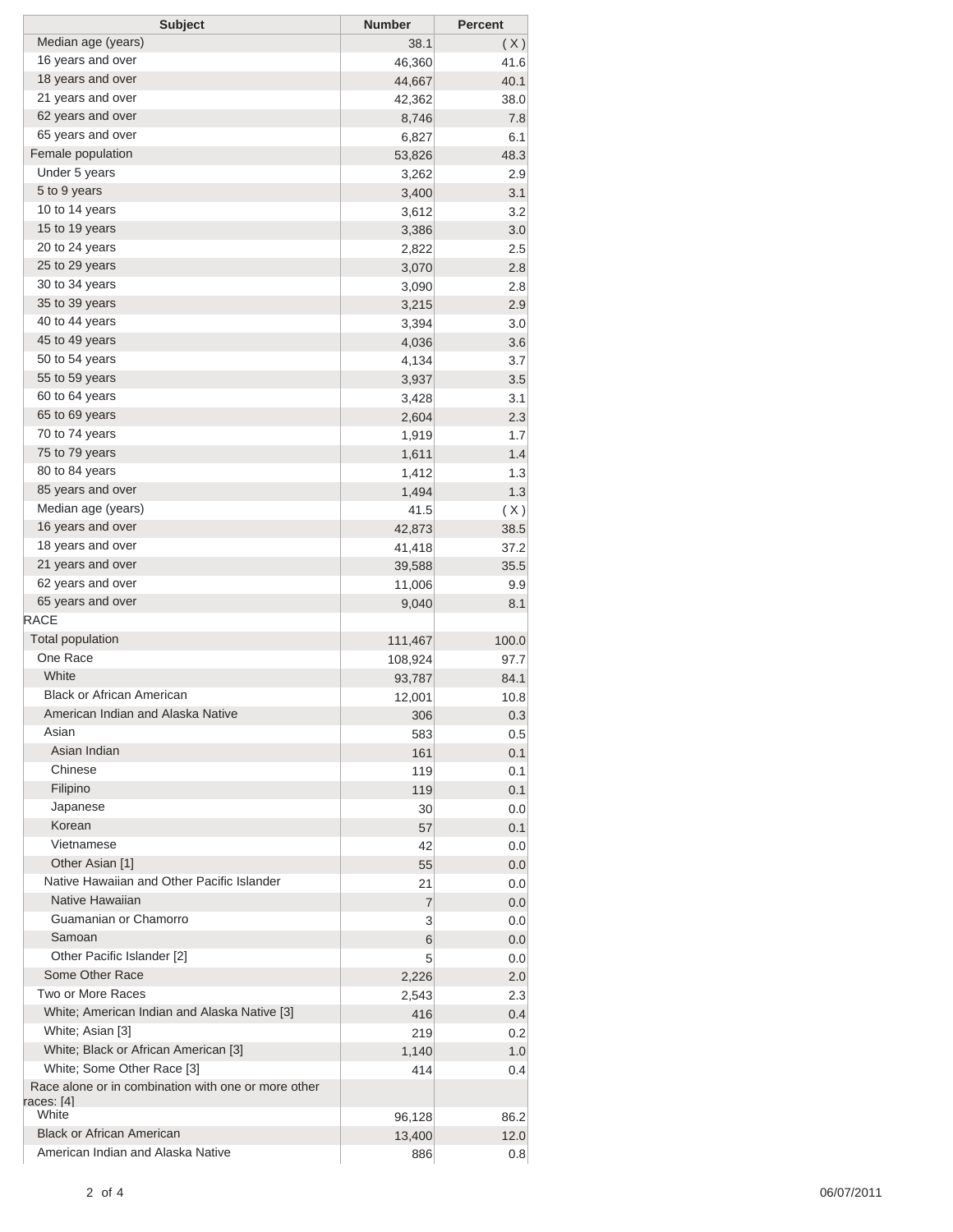| <b>Subject</b>                                   | <b>Number</b> | <b>Percent</b> |
|--------------------------------------------------|---------------|----------------|
| Asian                                            | 883           | 0.8            |
| Native Hawaiian and Other Pacific Islander       | 77            | 0.1            |
| Some Other Race                                  | 2,774         | 2.5            |
| <b>HISPANIC OR LATINO</b>                        |               |                |
| <b>Total population</b>                          | 111,467       | 100.0          |
| Hispanic or Latino (of any race)<br>Mexican      | 6,093         | 5.5            |
| Puerto Rican                                     | 4,997         | 4.5            |
| Cuban                                            | 498<br>65     | 0.4<br>0.1     |
| Other Hispanic or Latino [5]                     | 533           | 0.5            |
| Not Hispanic or Latino                           | 105,374       | 94.5           |
| HISPANIC OR LATINO AND RACE                      |               |                |
| <b>Total population</b>                          | 111,467       | 100.0          |
| Hispanic or Latino                               | 6,093         | 5.5            |
| White alone                                      | 3,092         | 2.8            |
| Black or African American alone                  | 166           | 0.1            |
| American Indian and Alaska Native alone          | 60            | 0.1            |
| Asian alone                                      | 13            | 0.0            |
| Native Hawaiian and Other Pacific Islander alone | 8             | 0.0            |
| Some Other Race alone                            | 2,129         | 1.9            |
| Two or More Races                                | 625           | 0.6            |
| Not Hispanic or Latino                           | 105,374       | 94.5           |
| White alone                                      | 90,695        | 81.4           |
| Black or African American alone                  | 11,835        | 10.6           |
| American Indian and Alaska Native alone          | 246           | 0.2            |
| Asian alone                                      | 570           | 0.5            |
| Native Hawaiian and Other Pacific Islander alone | 13            | 0.0            |
| Some Other Race alone                            | 97            | 0.1            |
| <b>Two or More Races</b>                         | 1,918         | 1.7            |
| <b>RELATIONSHIP</b>                              |               |                |
| Total population                                 | 111,467       | 100.0          |
| In households                                    | 104,844       | 94.1           |
| Householder                                      | 42,331        | 38.0           |
| Spouse [6]                                       | 20,445        | 18.3           |
| Child                                            | 30,056        | 27.0           |
| Own child under 18 years                         | 21,943        | 19.7           |
| Other relatives                                  | 5,882         | 5.3            |
| Under 18 years                                   | 2,647         | 2.4            |
| 65 years and over                                | 754           | 0.7            |
| <b>Nonrelatives</b>                              | 6,130         | 5.5            |
| Under 18 years                                   | 665           | 0.6            |
| 65 years and over                                | 277           | 0.2            |
| Unmarried partner                                | 3,366         | 3.0            |
| In group quarters                                | 6,623         | 5.9            |
| Institutionalized population                     | 6,380         | 5.7            |
| Male                                             | 5,952         | 5.3            |
| Female                                           | 428           | 0.4            |
| Noninstitutionalized population                  | 243           | 0.2            |
| Male                                             | 170           | 0.2            |
| Female                                           | 73            | 0.1            |
| <b>HOUSEHOLDS BY TYPE</b>                        |               |                |
| <b>Total households</b>                          | 42,331        | 100.0          |
| Family households (families) [7]                 | 28,228        | 66.7           |
| With own children under 18 years                 | 11,467        | 27.1           |
| Husband-wife family                              | 20,445        | 48.3           |
| With own children under 18 years                 | 7,173         | 16.9           |
| Male householder, no wife present                | 2,372         | 5.6            |
| With own children under 18 years                 | 1,255         | 3.0            |
| Female householder, no husband present           | 5,411         | 12.8           |
| With own children under 18 years                 | 3,039         | 7.2            |